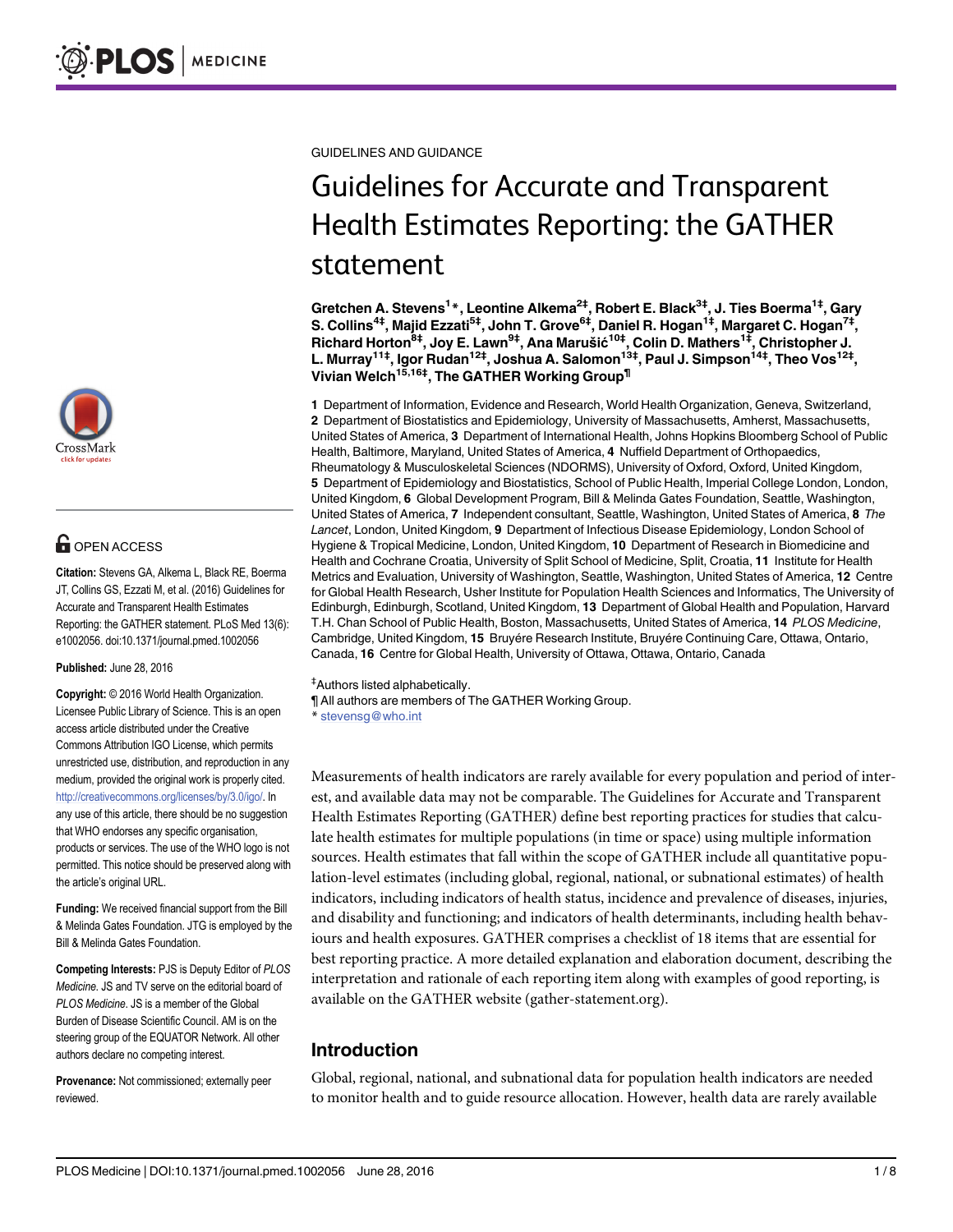<span id="page-1-0"></span>for every population and year, and in some cases there are discrepancies in available measurements. Additionally, differences in measurement methods mean that data might not be comparable over time or across populations.

Because of these data gaps and measurement challenges, incomplete data together with statistical or mathematical models are often used to calculate estimates of health indicators. These estimates are used by government officials, non-governmental organizations and funding agencies to make comparisons among populations, to track changes over time—e.g., to monitor progress toward targets such as the Sustainable Development Goals—and to obtain a comprehensive picture of causes of death, burden of disease, or risks to health [[1,2\]](#page-6-0). The available data and analysis methods used to produce estimates often have features or assumptions that affect their interpretation. In recent years, diverse data sources and statistical models of increasing flexibility and sophistication have been used to calculate health estimates. Some have raised questions about whether the data search, access, and inclusion process is sufficiently rigorous [\[3](#page-6-0)], and whether users understand the complex methods often used to derive estimates [[4\]](#page-6-0). Others have argued that discrepancies in estimates can lead to confusion—e.g., whether changes were a result of true epidemiological change or of a new method of analysis—and might lead to rejection of estimates [\[1\]](#page-6-0).

Accurate interpretation and responsible use of health estimates requires understanding of the input data on which estimates were based, including their quality, and of the methods used to derive the estimates from the input data  $[4-7]$  $[4-7]$  $[4-7]$  $[4-7]$ . The need for guidelines for reporting of health estimates was a key conclusion of World Health Organization (WHO) expert meetings in February and December, 2013, which were the impetus for the present set of guidelines [\[8](#page-6-0)].

### Development of the Guidelines for Accurate and Transparent Health Estimates Reporting

To meet this challenge, the GATHER working group was convened by WHO in 2014, with the aim to define and promote good practice in reporting of global health estimates. The working group's approach was based on published guidance for developing reporting guidelines [\[9](#page-6-0)]. All members of WHO's Reference Group on Global Health Statistics were invited to join the working group; other experts and journal editors with complementary expertise were sought and invited to join. The working group consists of practitioners, including statisticians, from academia and WHO, journal editors, representatives of the EQUATOR network [\[10](#page-6-0)], and members of existing guideline steering groups. The working group reviewed existing reporting guidelines for relevance to global health estimates and sought guidance from experts who had previously developed reporting guidelines. The group determined that existing reporting guidelines would not ensure adequate reporting of global health estimates.

On the basis of the review of existing guidance and reporting guidelines  $[11-16]$  $[11-16]$  $[11-16]$  $[11-16]$  and of input from working group members, we generated a comprehensive list of potential reporting items. We subsequently sought feedback from a broader community of researchers and users of estimates through an online survey between January and February, 2015. Working group members distributed the survey to their respective networks. We received 118 responses (further details are available on the GATHER website: gather-statement.org). The responses were compiled, summarized and presented at a 2-day consensus meeting held in London, UK, in February, 2015.

The primary objective of the working group consensus meeting was to agree on the list of items that should be reported whenever health estimates are published. During the meeting, reporting items were evaluated in light of the responses to the online survey, and working group members agreed to retain, omit, or combine items to generate the checklist in [Table 1.](#page-2-0)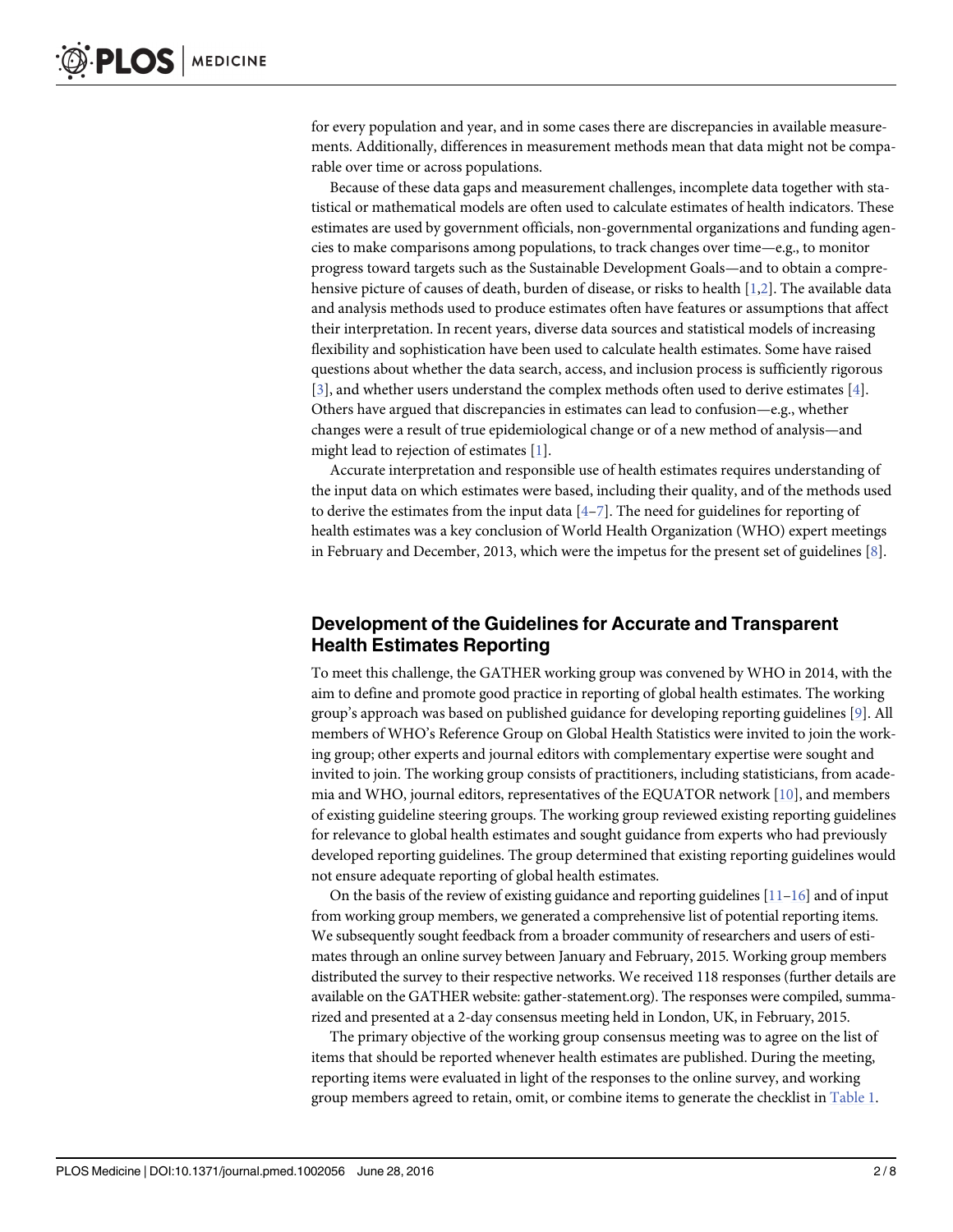#### <span id="page-2-0"></span>[Table 1.](#page-1-0) GATHER checklist of information that should be included in reports of global health estimates.

#### **Checklist item**

#### Objectives and funding

- Define the indicator(s), populations (including age, sex, and geographic entities), and time period(s) for which estimates were made.
- 2 List the funding sources for the work.

#### Data inputs

For all data inputs from multiple sources that are synthesized as part of the study:

- 3 Describe how the data were identified and how the data were accessed.
- 4 Specify the inclusion and exclusion criteria. Identify all ad-hoc exclusions.
- 5 Provide information about all included data sources and their main characteristics. For each data source used, report reference information or contact name/institution, population represented, data collection method, year(s) of data collection, sex and age range, diagnostic criteria or measurement method, and sample size, as relevant.
- 6 Identify and describe any categories of input data that have potentially important biases (e.g., based on characteristics listed in item 5).

For data inputs that contribute to the analysis but were not synthesized as part of the study:

Describe and give sources for any other data inputs.

For all data inputs:

8 Provide all data inputs in a file format from which data can be efficiently extracted (e.g., a spreadsheet rather than a PDF), including all relevant meta-data listed in item 5. For any data inputs that cannot be shared because of ethical or legal reasons, such as third-party ownership, provide a contact name or the name of the institution that retains the right to the data.

#### Data analysis

- Provide a conceptual overview of the data analysis method. A diagram may be helpful.
- 10 Provide a detailed description of all steps of the analysis, including mathematical formulae. This description should cover, as relevant, data cleaning, data pre-processing, data adjustments and weighting of data sources, and mathematical or statistical model(s).
- 11 Describe how candidate models were evaluated and how the final model(s) were selected.
- 12 Provide the results of an evaluation of model performance, if done, as well as the results of any relevant sensitivity analysis.
- 13 Describe methods of calculating uncertainty of the estimates. State which sources of uncertainty were, and were not, accounted for in the uncertainty analysis.
- 14 State how analytic or statistical source code used to generate estimates can be accessed.

#### Results and discussion

- 15 Provide published estimates in a file format from which data can be efficiently extracted.
- 16 Report a quantitative measure of the uncertainty of the estimates (e.g., uncertainty intervals).
- 17 Interpret results in light of existing evidence. If updating a previous set of estimates, describe the reasons for changes in estimates.
- 18 Discuss limitations of the estimates. Include a discussion of any modelling assumptions or data limitations that affect interpretation of the estimates.

doi:10.1371/journal.pmed.1002056.t001

The GATHER working group and the responses to the online survey, both drawn from our networks of collaborators, were dominated by residents of high-income countries. We therefore sought additional feedback from a geographically diverse group of stakeholders—including 130 country focal points for WHO mortality estimates—by sharing an earlier version of this statement before publication. We revised this statement based on the feedback received.

### Aim of GATHER

GATHER aims to define and promote good practice in reporting of global health estimates. Reporting of estimates should serve the needs of their two primary audiences: decision makers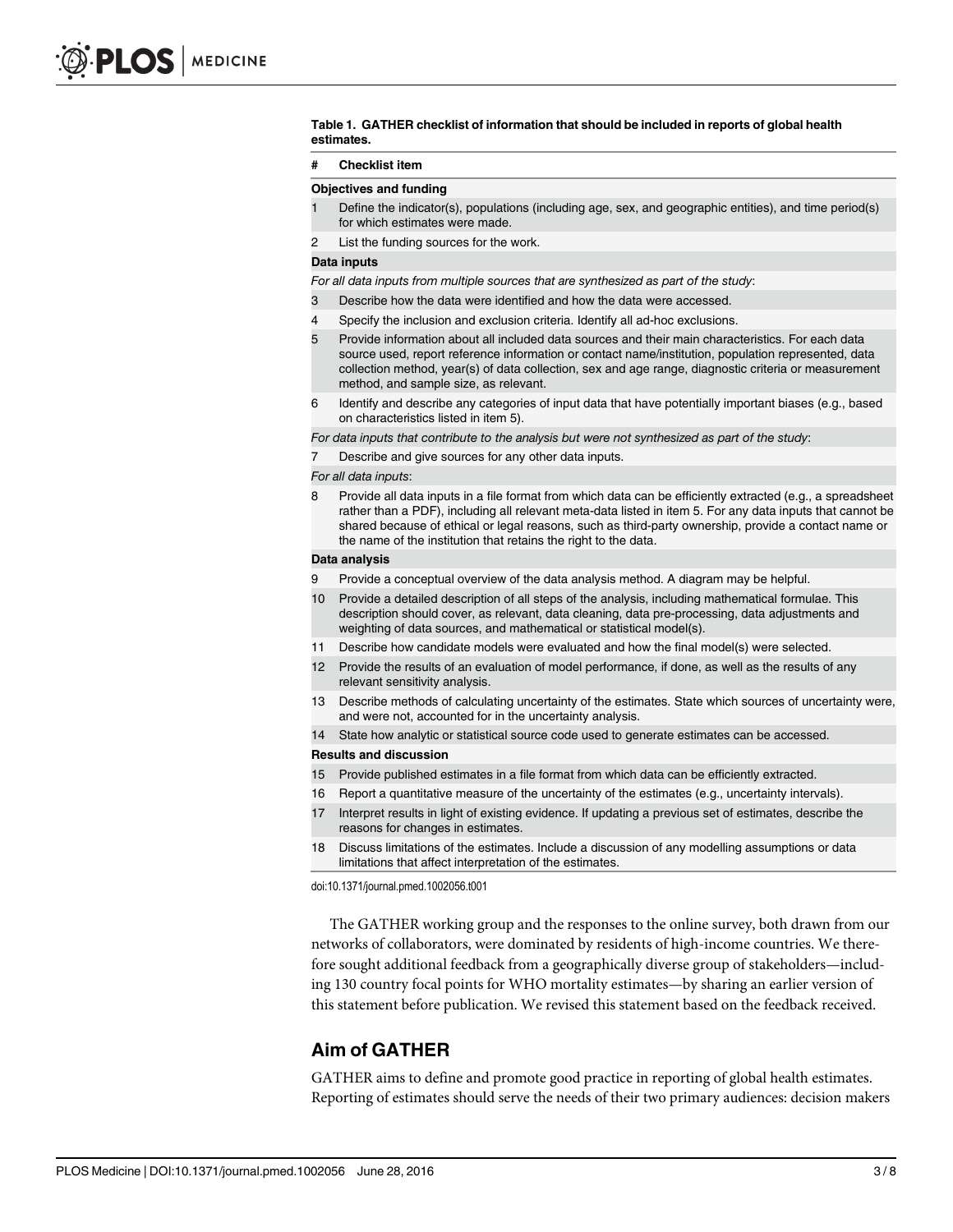<span id="page-3-0"></span>and researchers. Decision makers include planners, policy makers, and monitoring staff in governments, as well as global, regional, and national public health experts, funding agencies, and civil society organizations. These users need information about data sources and analysis methods, including key assumptions and limitations, in a way that is accessible without advanced training in statistics. They also need an explanation of how new estimates compare to previously published estimates, including why they differ. Researchers require a higher degree of detail about methods, so that they can fully understand and potentially reproduce studies and advance methods. The GATHER checklist includes only the minimum essential reporting items to serve these audiences; other good practices in reporting are recommended in the accompanying explanation and elaboration document available on the GATHER website.

Compliance with GATHER is not an indicator of a study's quality [[12,17,18](#page-7-0)]. Rather, it ensures that key information is available so that an informed researcher can judge the study's quality and increases the chance that the study results will be used appropriately by decision makers. Improvements in reporting may incidentally improve quality, because the reporting required for compliance with GATHER could assist analysts in identifying errors or improving methods.

### Scope of GATHER

GATHER defines best practices for documenting studies that report global health estimates. Global health estimates include all quantitative population-level estimates (including global, regional, national, or subnational estimates) of health indicators, including indicators of health status such as estimates of total and cause-specific mortality, incidence and prevalence of diseases, injuries, and disability and functioning; and indicators of health determinants, including health behaviours and health exposures ([Box 1](#page-4-0)).

GATHER aims to define best practices for reporting of studies that synthesize information from multiple sources to quantitatively describe past and current population health and its determinants. These studies include comparisons among multiple populations, over time or by place of residence. GATHER covers reporting of studies that disaggregate disease and injuries by underlying cause as defined by a classification system such as the International Classification of Disease (ICD) as well as those that attribute disease and injury to their determinants, e.g., the number of deaths attributable to tobacco smoking. These reporting guidelines were not designed for reports of a health indicator from a single study or data source, such as a health survey or health service records for a single period.

Health determinants can range from proximal determinants of health, such as behaviours like tobacco smoking that have a direct effect on incidence of disease and mortality, to intermediate determinants of health, such as availability of essential medicines, to distal determinants of population health, such as wealth inequality. Of the universe of health determinants, these reporting guidelines were developed for estimates of health behaviours and health exposures [\[19](#page-7-0)]. They were not designed for service coverage indicators, nor were they designed for health systems indicators, such as those related to health financing or health workforce. The guidelines were also not designed for estimates of distal determinants of health, such as average educational attainment or wealth inequality. Nevertheless, researchers preparing health estimates that do not fall in the scope of GATHER might find GATHER useful when documenting their study. In particular, a commitment to documenting all data inputs and analysis methods should be a universal feature of published reports providing estimates designed for policy planning.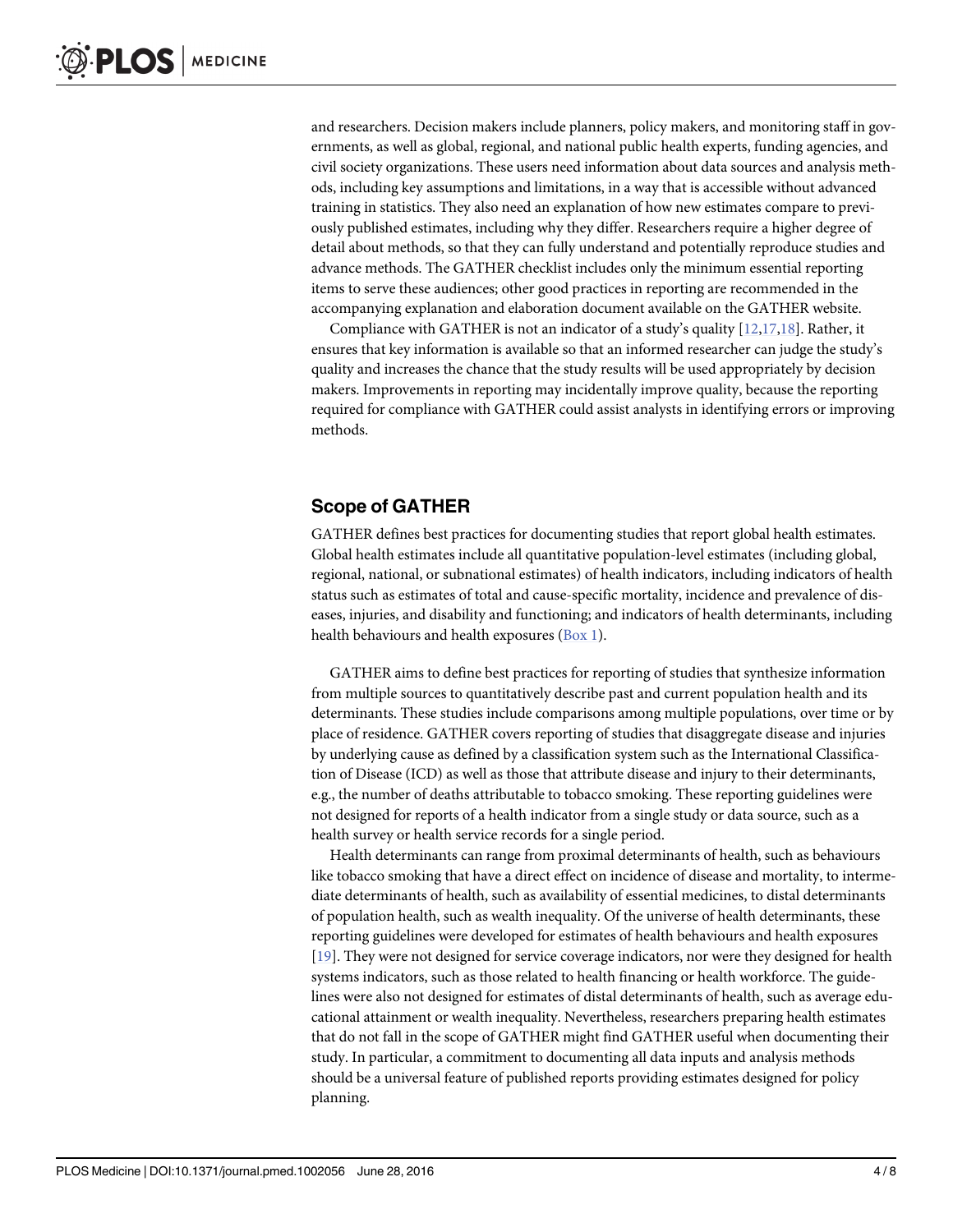### <span id="page-4-0"></span>Box 1: Definitions of technical terms.

Health indicator: A measureable quantity that can be used to describe a population's health or its determinants. Indicators can be categorized into four domains: health status (e.g., life expectancy, HIV prevalence), risk factors (e.g., childhood stunting, prevalence of smoking), service coverage (e.g., immunization coverage rate), or health systems (e.g., hospital bed density, death registration coverage). [[19](#page-7-0)]

Health estimates: Quantitative population-level estimates (including global, regional, national, or subnational estimates) of health indicators, including indicators of health status such as estimates of total and cause-specific mortality, incidence and prevalence of diseases, injuries, and disability and functioning; and indicators of health determinants, including health behaviours and health exposures. Examples of health indicators that fall within the scope of GATHER include life expectancy, disability-adjusted life-years by cause, under-five mortality rate, maternal mortality ratio, mortality rate from road traffic injuries, HIV incidence, prevalence of stunting in children younger than 5 years, prevalence of current tobacco use, prevalence of obesity in adults, and condom use among sex workers.

Data inputs: All numerical inputs to mathematical or statistical models that are used to generate global health estimates. Model inputs may include raw health data, processed health data, covariates, and other parameters. Raw health data are measures derived from primary data collection with no adjustments or corrections. Processed health data are health statistics that have been calculated from raw health data, but which are not the result of synthesizing multiple data sources. Examples of processing raw health data include cleaning data by removing implausible values, calculating an indicator with an algorithm, or adjusting a statistic for bias.

Covariates: Data, including non-health data, which are used in a statistical model to improve the estimation of the health indicator of interest. These data are population-specific and are available for every population included in the analysis. A common covariate is gross domestic product per capita.

### Overview of GATHER

GATHER comprises a checklist of 18 items that are essential for best reporting practice [\(Table 1\)](#page-2-0). An electronic version of the checklist and a more detailed explanation and elaboration document, describing the interpretation and rationale of each reporting item along with examples of good reporting, are available on the GATHER website.

Global health estimates are regularly published in scientific journals and in reports of intergovernmental agencies and non-governmental organizations. The GATHER checklist is designed to be flexible enough to be used for both types of publication. The items in the checklist are organized into four sections: (1) objectives and funding, (2) data inputs, (3) data analysis, and (4) results and discussion. Data inputs are further disaggregated into two groups: data inputs that were synthesized as part of the study (usually the health indicator being estimated), and data inputs from another source or study that contributed to the analysis, but were used without modification (if any; common data inputs of this type are population data or covariates such as average educational attainment or per capita gross domestic product). Methods of data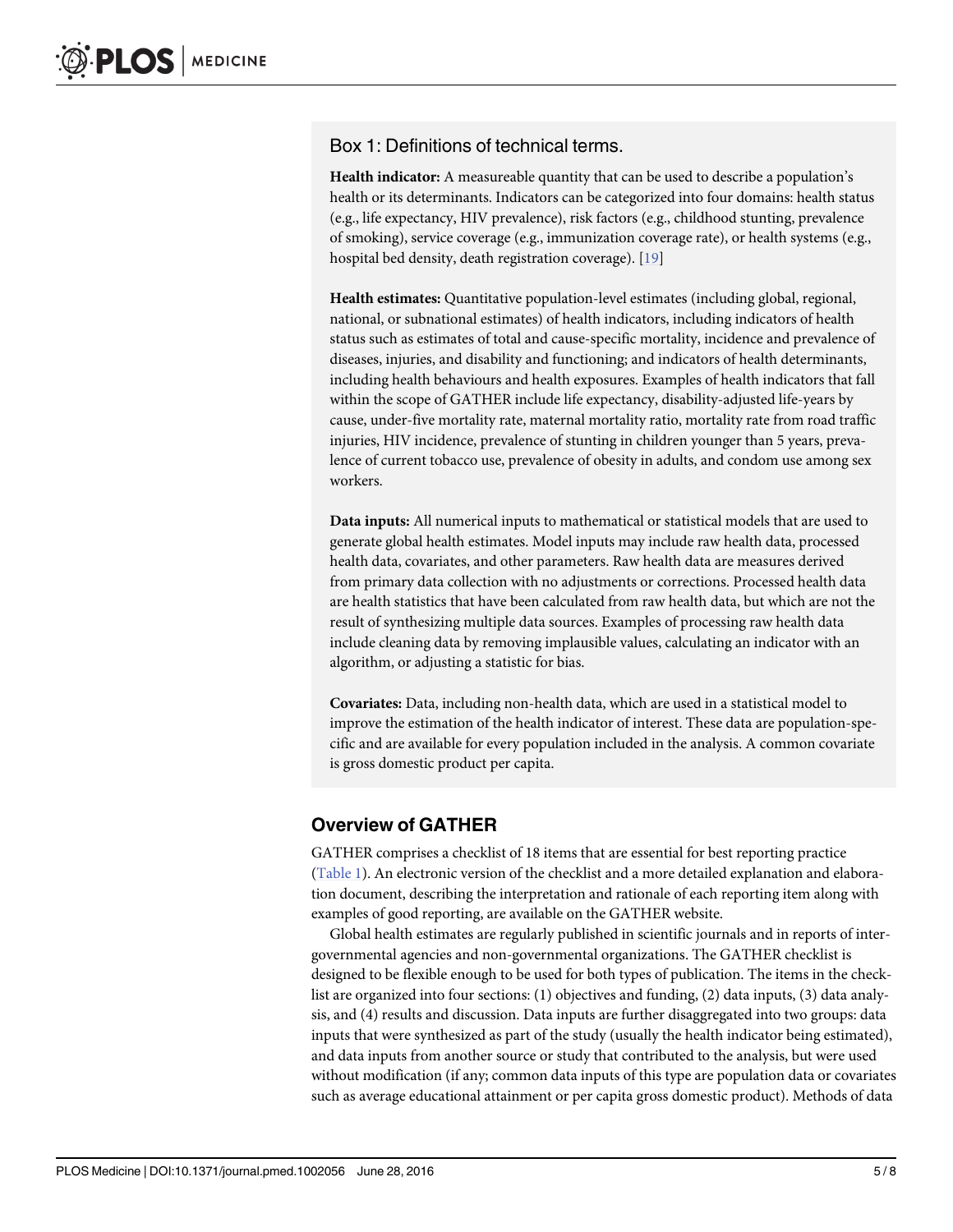<span id="page-5-0"></span>analysis range from a simple averaging of available data to computationally intensive multistep processes that cannot be run on a standard desktop computer. The reporting items described here are appropriate for all data analysis methods, regardless of their complexity. Importantly, any method of synthesizing available data to make estimates for a population relies on a model and should be reported accordingly.

In most cases, full reporting of a new set of estimates will not be possible in the main text of an article or a report. Rather, authors will have to make use of online appendices to ensure complete reporting as prescribed by the GATHER Statement. Whether the required materials appear in the main text or in an appendix will depend on the purpose and audience of the report, and we therefore leave this decision to the authors' and editors' discretion.

### Implications and limitations

We propose the GATHER checklist as a tool to be used by authors, reviewers, and journal editors, in order to promote best practices in reporting global health estimates. In this statement, we have presented the development, aim, and an overview of the guidelines. Users of the guidelines should refer to the GATHER website for further explanation and examples of good reporting for specific items.

GATHER considers open access to data inputs and access to analytical or statistical source code to be best practice in reporting. Recent reports on waste in research have highlighted that full documentation of research, including protocols for sharing data and code, increase the value of research that is undertaken  $[20,21]$ . Funding agencies  $[22,23]$  $[22,23]$  and journals  $[24,25]$  are increasingly requiring that researchers make input data and, in some cases, source code available. In line with these requirements, GATHER considers that data underlying health estimates should be accessible online, except in situations, such as third party ownership, when this is not possible. We nonetheless acknowledge that requiring open access to data inputs might require additional resources for documentation and archiving of data resources.

Sharing source code also involves an investment of resources, especially if the code is fully documented and available online for off-the-shelf use. Sharing code often leads to requests for technical assistance from users, which are time-consuming and typically unfunded. Despite these challenges, in view of the use of global health estimates for policy prioritization and funding allocation, we consider availability of code to be essential. Given that researchers are not necessarily resourced for sharing code, we consider that a minimum would be for researchers to share key segments of code and that they should not be held responsible for providing user support. Moving forwards, we hope that funding agencies and researchers will consider open access to data and code to be an integral part of any project, and that future studies will be planned and funded accordingly.

GATHER also requires that authors report a quantitative measure of the uncertainty associated with global health estimates, such as uncertainty intervals. Global health estimates are usually affected by multiple sources of error, such as measurement error during data collection, inability to register all cases or obtain a truly random sample, errors in adjusting input data for sources of bias, and the use of a model to calculate estimates [\[26,27\]](#page-7-0). Users of these estimates should be informed about their overall uncertainty. Best practices for calculation of uncertainty intervals, and especially for combining multiple sources of uncertainty, are an area of active research. By requiring that researchers report a quantitative measure of uncertainty, and that they state which sources of uncertainty are accounted for, we aim to advance science in this area.

The field of global health estimates is rapidly evolving because of increasing availability of health data and innovation in statistical methods. The reporting guidelines presented here are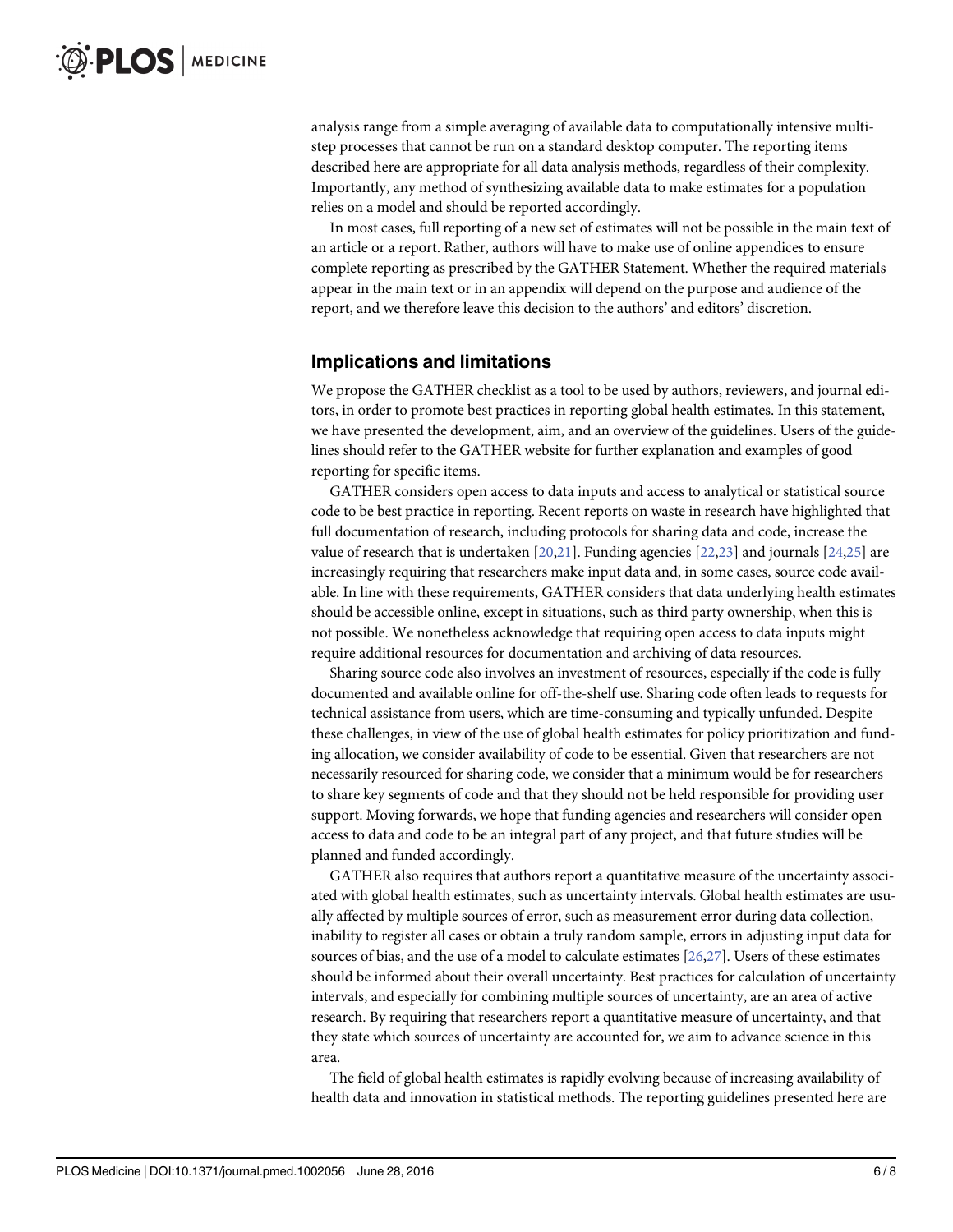<span id="page-6-0"></span>designed to be flexible enough to guide reporting of estimates regardless of the underlying data availability and the complexity of the statistical methods. We anticipate that, as experience with these guidelines accumulates, methods and data evolve, and suggestions for improvements are made, GATHER will evolve as well. The explanation and elaboration document, available on the GATHER website, will be a living document that will be updated and clarified as needed, based on accumulated experience using the guidelines. We encourage submission of users' comments via our website.

### **Acknowledgments**

We acknowledge the thoughtful comments provided by 118 anonymous survey respondents; by the participants at WHO's meeting on country use of health estimates, in June, 2015, Glion sur Montreux; and by Monika Bloessner, Mia Cokljat, George Davey-Smith, Shah Ebrahim, Simon I. Hay, Susan Norris, Shefali Oza, Christopher Paciorek, Juan Pablo Peña Rosas, and Iveta Simera.

### Author Contributions

Set the process for developing the guideline: GAS LA REB JTB GSC ME JTG DRH MCH RH JEL AM CDM CJLM IR JS PJS TV VW. Developed the comprehensive list of reporting items and conducted the online survey: GAS, with inputs from all authors. Compiled the survey results, prepared the background materials for the 2015 meeting in London, and planned the meeting: GAS DRH. Attended the meeting: LA REB GSC ME JTG DRH RH JEL AM CDM IR PJS GAS TV VW. Wrote the first draft of the manuscript: GAS DRH. Wrote the first draft of the Explanation and Elaboration document: MCH GAS. Contributed to the selection and wording of the reporting items, the writing of the manuscript, and the writing of the Explanation and Elaboration document: GAS LA REB JTB GSC ME JTG DRH MCH RH JEL AM CDM CJLM IR JS PJS TV VW. Conducted the second round of consultation: GAS. Agree with the manuscript's results and conclusions: GAS LA REB JTB GSC ME JTG DRH MCH RH JEL AM CDM CJLM IR JS PJS TV VW. All authors have read, and confirm that they meet, ICMJE criteria for authorship.

### References

- [1.](#page-1-0) Graham WJ, Adjei S (2010) A call for responsible estimation of global health. PLoS Med 7: e1001003. doi: [10.1371/journal.pmed.1001003](http://dx.doi.org/10.1371/journal.pmed.1001003) PMID: [21151346](http://www.ncbi.nlm.nih.gov/pubmed/21151346)
- [2.](#page-1-0) Boerma T, Mathers CD (2015) The World Health Organization and global health estimates: improving collaboration and capacity. BMC Med 13: 50. doi: [10.1186/s12916-015-0286-7](http://dx.doi.org/10.1186/s12916-015-0286-7) PMID: [25858025](http://www.ncbi.nlm.nih.gov/pubmed/25858025)
- [3.](#page-1-0) Hambleton IR, Howitt C, Rose AM, Samuels TA, Unwin N (2015) Global trends in dietary quality. Lancet Glob Health 3: e593. doi: [10.1016/S2214-109X\(15\)00082-0](http://dx.doi.org/10.1016/S2214-109X(15)00082-0) PMID: [26385296](http://www.ncbi.nlm.nih.gov/pubmed/26385296)
- [4.](#page-1-0) Byass P (2010) The imperfect world of global health estimates. PLoS Med 7: e1001006. doi: [10.1371/](http://dx.doi.org/10.1371/journal.pmed.1001006) [journal.pmed.1001006](http://dx.doi.org/10.1371/journal.pmed.1001006) PMID: [21152416](http://www.ncbi.nlm.nih.gov/pubmed/21152416)
- 5. Walker N, Bryce J, Black RE (2007) Interpreting health statistics for policymaking: the story behind the headlines. Lancet 369: 956–963. PMID: [17368157](http://www.ncbi.nlm.nih.gov/pubmed/17368157)
- 6. Murray CJ (2007) Towards good practice for health statistics: lessons from the Millennium Development Goal health indicators. Lancet 369: 862–873. PMID: [17350457](http://www.ncbi.nlm.nih.gov/pubmed/17350457)
- [7.](#page-1-0) Atun R (2014) Time for a revolution in reporting of global health data. Lancet. 384: 937-938. doi: [10.](http://dx.doi.org/10.1016/S0140-6736(14)61062-X) [1016/S0140-6736\(14\)61062-X](http://dx.doi.org/10.1016/S0140-6736(14)61062-X) PMID: [25059946](http://www.ncbi.nlm.nih.gov/pubmed/25059946)
- [8.](#page-1-0) World Health Organization (2013) Global Health Estimates: Proposals on the way forward. Summary of a Technical Meeting, WHO, Geneva, 13–14 February 2013.: World Health Organization.
- [9.](#page-1-0) Moher D, Schulz KF, Simera I, Altman DG (2010) Guidance for developers of health research reporting guidelines. PLoS Med 7: e1000217. doi: [10.1371/journal.pmed.1000217](http://dx.doi.org/10.1371/journal.pmed.1000217) PMID: [20169112](http://www.ncbi.nlm.nih.gov/pubmed/20169112)
- [10.](#page-1-0) Altman DG, Simera I, Hoey J, Moher D, Schulz K (2008) EQUATOR: reporting guidelines for health research. Lancet 371: 1149–1150. doi: [10.1016/S0140-6736\(08\)60505-X](http://dx.doi.org/10.1016/S0140-6736(08)60505-X) PMID: [18395566](http://www.ncbi.nlm.nih.gov/pubmed/18395566)